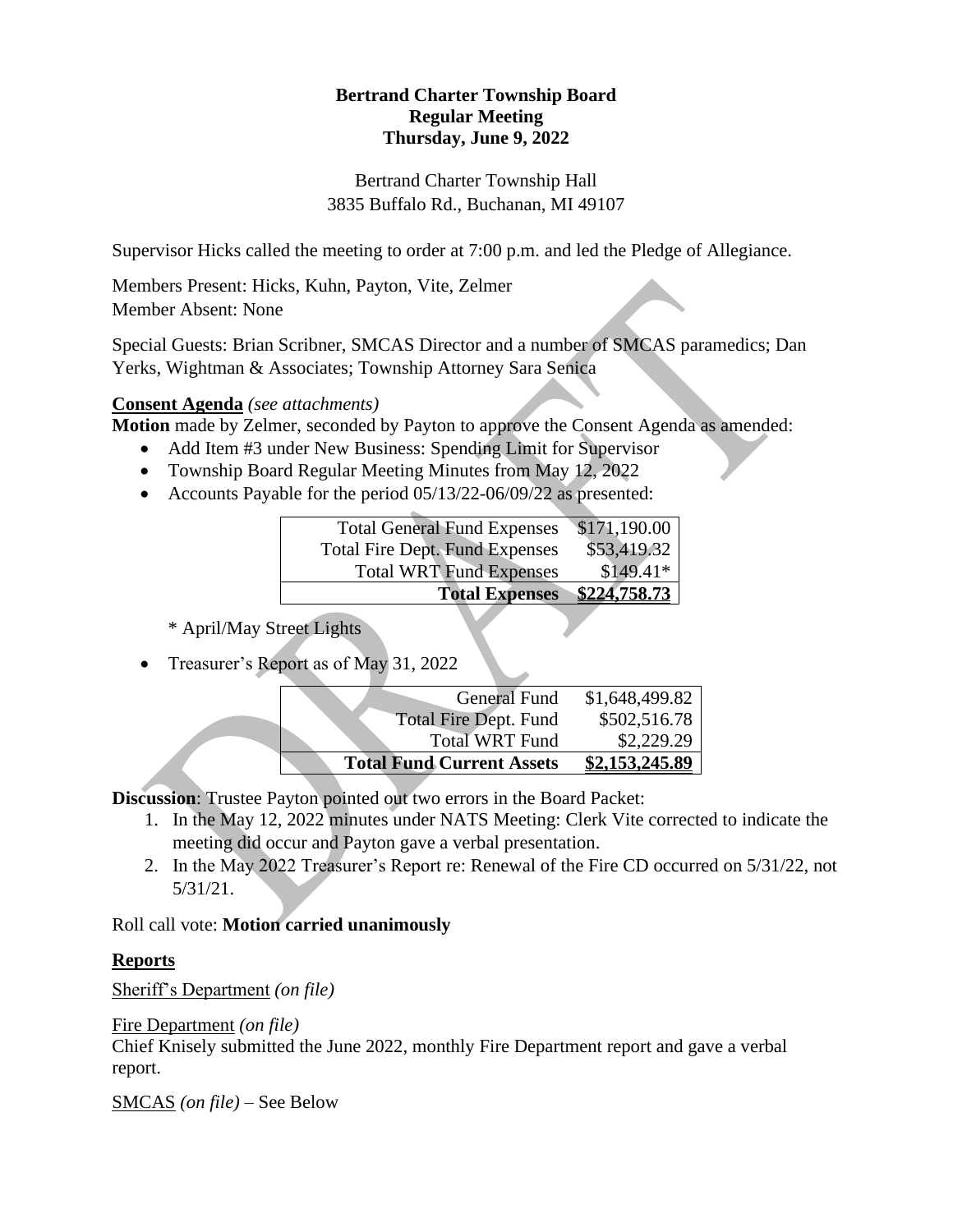SE Berrien County Landfill *(on file)* Trustee Zelmer gave a verbal report.

Planning Commission Treasurer Kuhn gave a verbal report.

## NATS

Trustee Payton gave a verbal report. US12 repaving project moved to next year.

## SMCAS

Brian Scribner, SMCAS Director, gave a presentation to the board for the purpose of requesting a renewal of the Special Assessment District for Emergency Medical Services. His presentation included an overview of the financial breakdown of income and expenses and subsidizations through the existing SAD and other sources.

#### **Unfinished Business**

None

#### **New Business**

1. SMCAS SAD Resolution #1 & Exhibit A

**Motion** made by Vite seconded by Payton to approve Resolution #1 – Resolution of Intent to Establish Special Assessment District; Tentative Designation of Special Assessment District; Notice of Public Hearing.

**Discussion:** Trustee Zelmer voiced concerns both for multi-parcel owners paying disproportionately into the assessment as well as the fact that Bertrand Township doesn't use the SMCAS service nearly to the extent as more populated jurisdictions.

Treasurer Kuhn wanted to see a deeper analysis of financials and understand their participation in the Federal CARES program.

Roll Call Vote: **Ayes: Vite, Payton, Hicks Nayes: Kuhn, Zelmer Passed: 3-2**

2. BTFD New Hire

**Motion** made by Zelmer, seconded by Vite to approve the hiring of Chad Kring as a Certified Fire Fighter as recommended by Fire Chief Bill Knisely.

### Roll Call Vote: **Motion carried unanimously**

3. Spending Limit for Supervisor

**Motion** made by Kuhn, seconded by Vite to increase the township Supervisor's emergency spending limit to \$7,500 and single-purchase spending limit to \$2,000.

**Discussion:** Supervisor Hicks had to purchase a new refrigerator for the Community Building that would exceed his current spending limit.

### **Public Comments**

Chief Knisely said Firefighter Ethan Valentine has opened a BTFD Instagram account and is making posts and receiving great feedback.